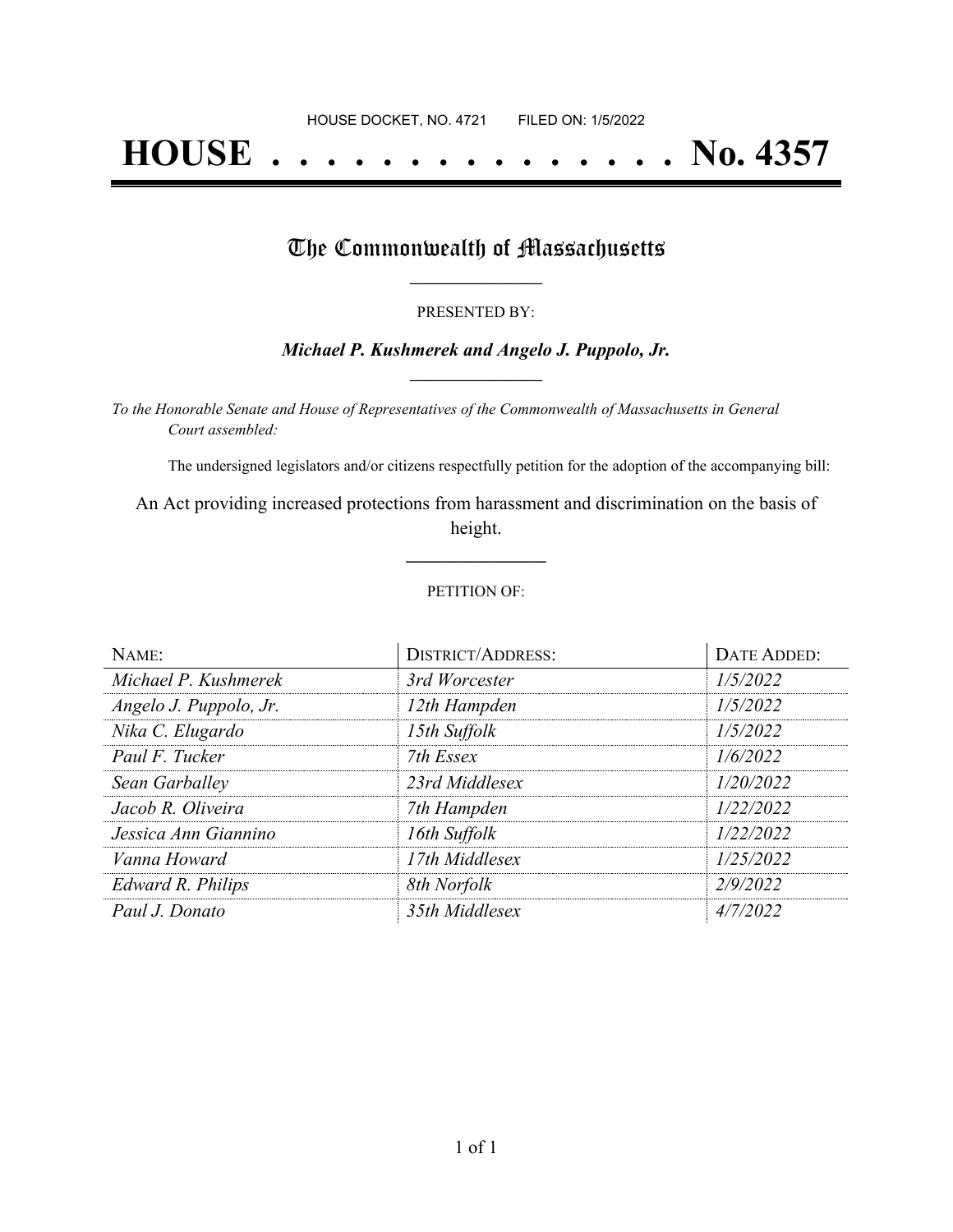## **HOUSE . . . . . . . . . . . . . . . No. 4357**

By Messrs. Kushmerek of Fitchburg and Puppolo of Springfield, a petition (subject to Joint Rule 12) of Michael P. Kushmerek, Angelo J. Puppolo, Jr., and others relative to height discrimination. The Judiciary.

### The Commonwealth of Massachusetts

**In the One Hundred and Ninety-Second General Court (2021-2022) \_\_\_\_\_\_\_\_\_\_\_\_\_\_\_**

**\_\_\_\_\_\_\_\_\_\_\_\_\_\_\_**

An Act providing increased protections from harassment and discrimination on the basis of height.

Be it enacted by the Senate and House of Representatives in General Court assembled, and by the authority *of the same, as follows:*

1 SECTION 1. Section 32 of chapter 22C of the General Laws, as appearing in the 2018

2 Official Edition, is hereby amended by striking out the definition "Hate crime" and inserting in

3 place thereof the following definition:-

| $\overline{4}$ | "Hate crime", any criminal act coupled with overt actions motivated by bigotry and bias             |
|----------------|-----------------------------------------------------------------------------------------------------|
| 5              | including, but not limited to, a threatened, attempted or completed overt act motivated at least in |
| 6              | part by racial, religious, ethnic, handicap, height, gender, gender identity or sexual orientation  |
| 7              | prejudice, or which otherwise deprives another person of his constitutional rights by threats,      |
| 8              | intimidation or coercion, or which seek to interfere with or disrupt a person's exercise of         |
| 9              | constitutional rights through harassment or intimidation. Hate crime shall also include, but not be |
| 10             | limited to, acts that constitute violations of sections 37 and 39 of chapter 265, section 127A of   |
| 11             | chapter 266 and chapter 272.                                                                        |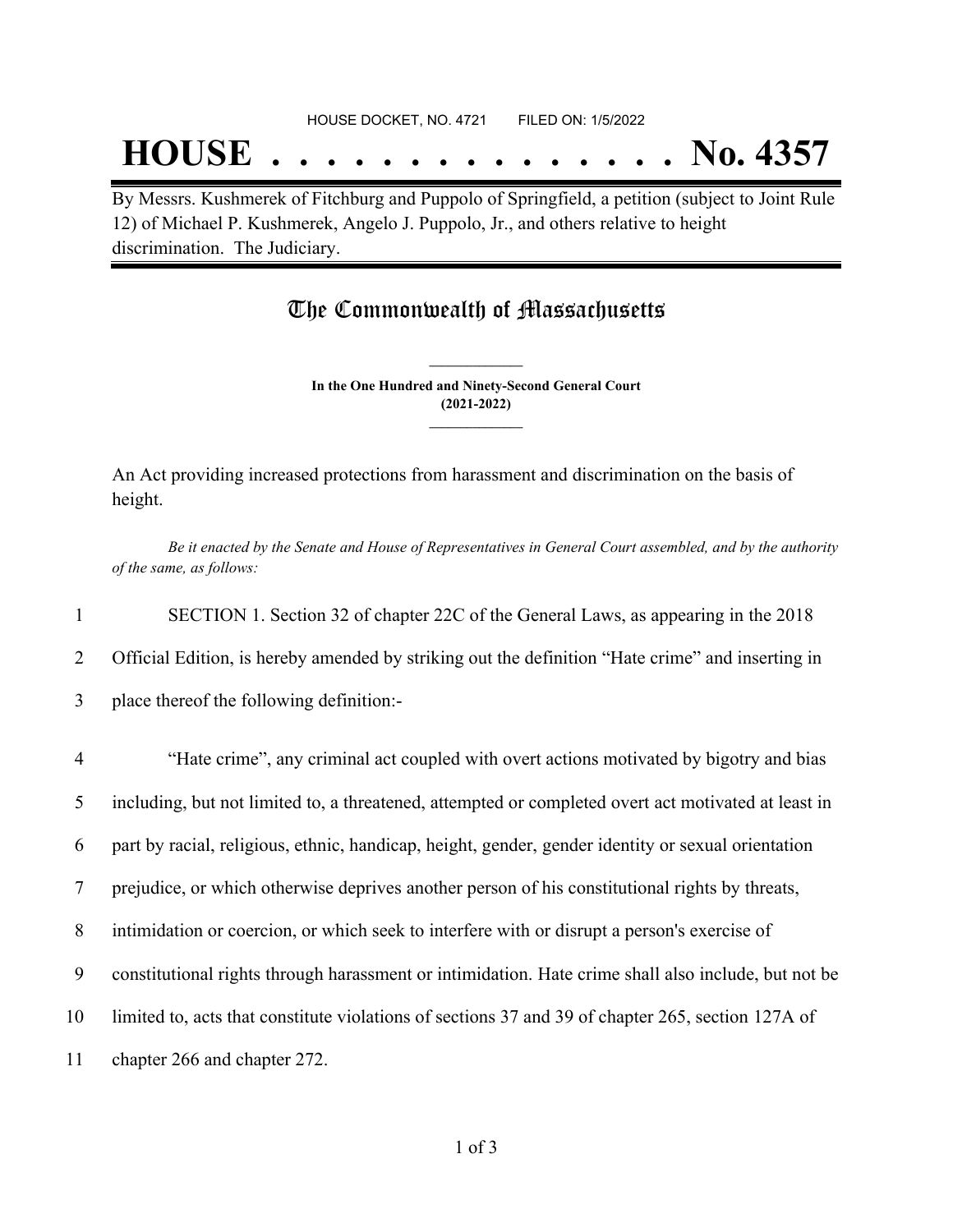| 12 | SECTION 2. Section 370 of chapter 71 of the General Laws, as so appearing, is hereby              |
|----|---------------------------------------------------------------------------------------------------|
| 13 | amended by inserting after the word "origin", in line 137, the following word:-, height.          |
| 14 | SECTION 3. Section 89 of said chapter 71, as so appearing, is hereby amended by                   |
| 15 | inserting after the word "origin", in lines 98 and 349, in each instance, the following word:-,   |
| 16 | height.                                                                                           |
| 17 | SECTION 4. Section 5 of chapter 76 of the General Laws, as so appearing, is hereby                |
| 18 | amended by inserting after the word "origin", in line 11, the following word:-, height.           |
| 19 | SECTION 5. Section 12B of said chapter 76, as so appearing, is hereby amended by                  |
| 20 | inserting after the word "origin", in line 196, the following word:-, height.                     |
| 21 | SECTION 6. Section 3 of chapter 151B of the General Laws, as so appearing, is hereby              |
| 22 | amended by inserting after the word "origin", in lines 17 and 64, in each instance, the following |
| 23 | word:-, height.                                                                                   |
| 24 | SECTION 7. Section 4 of said chapter 151B, as so appearing, is hereby amended by                  |
| 25 | inserting after the word "origin", in lines 3, 187, 201, 210, 221, 232, 266, 291, 298, 308, 358,  |
| 26 | 366, 377, 479, 488, 492, 500, 634, 644, 821 and 831, in each instance, the following word:-,      |
| 27 | height.                                                                                           |
| 28 | SECTION 8. Section 39 of chapter 265 of the General Laws, as so appearing, is hereby              |
| 29 | amended by inserting after the word "origin", in line 4, the following word:-, height.            |
| 30 | SECTION 9. Section 14A of chapter 269 of the General Laws, as so appearing, is hereby             |
| 31 | amended by inserting after the word "section", in line 10, the following words:- and section 14C. |
|    |                                                                                                   |

## of 3